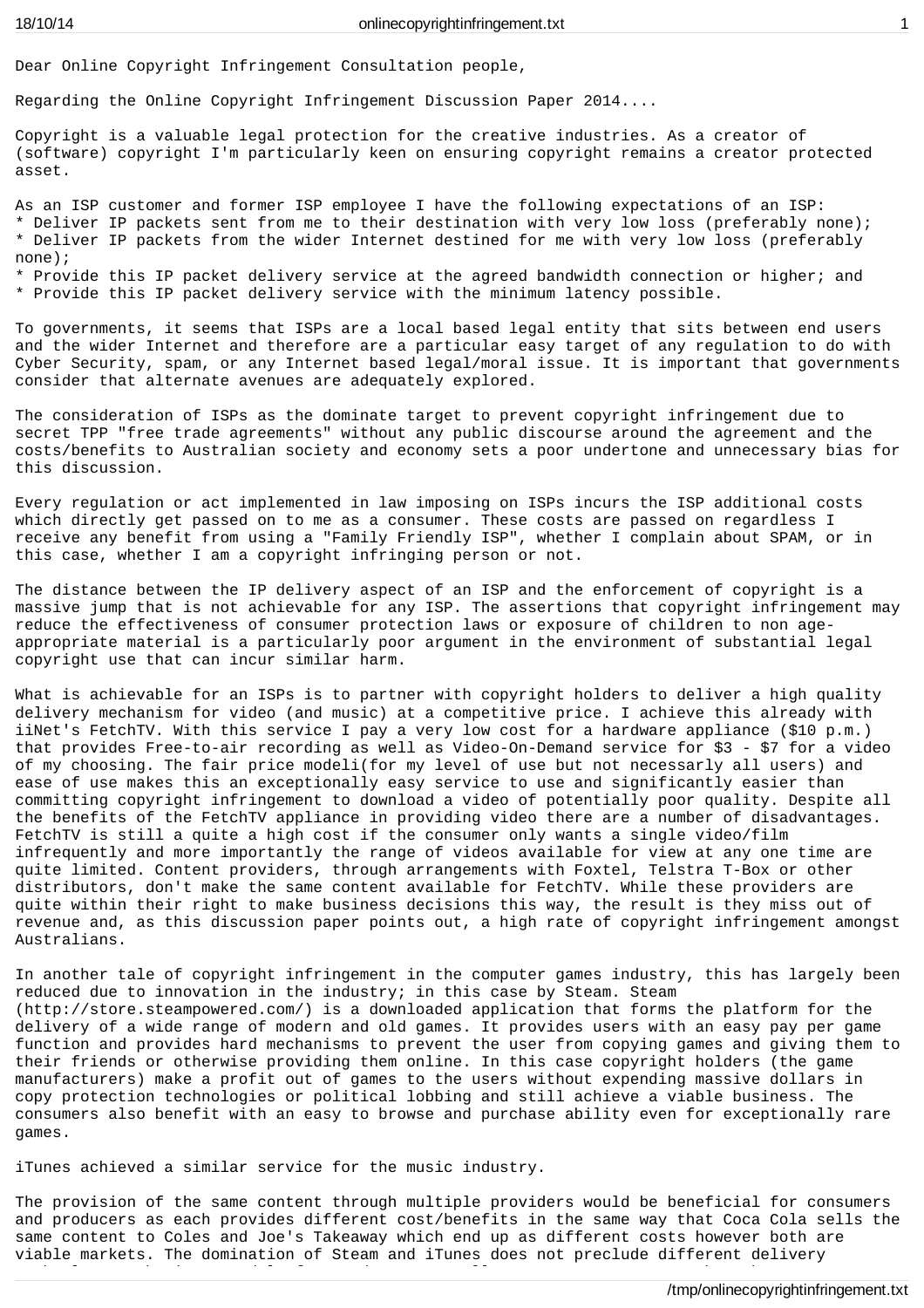technology or business models for producers to sell content to consumers through.

If the content providers of video had a similar commitment to innovation we wouldn't be having this consultation. The market segregation strategy that results in videos being available in the US but not Australia, or on Foxtel but not FetchTV, or in movie theatres but not on DVDs, has ultimately created sufficient barriers AGAINST access for their potential customers, and provided an easier path for consumers to find and download video content elsewhere. The site https://www.caniwatchit.com.au/ shows the market segregation of the most pirated films that could be prevented.

In a time not too long ago, business that failed to innovate or move with the change in technology closed or otherwise ceased to exist. It is quite sad that today businesses like a multi-billion dollar movie industry that still see technology as a threat rather than an opportunity, are trying to stay alive by forcing an innovative industry like ISPs to bear their cost of lack of innovation through government who have much larger social problems still to address.

By endorsing any change in law that incurs cost for ISPs this government is imposing a cost to me as a consumer for content that I am willing to pay for online, but cannot readily access due to:

- a) excessive cost (e.g. full Foxtel subscription for watching a few videos);
- b) mobility disability access to movie theatres hard or impossible;
- c) visual or auditory disability that isn't provided by movie theatres; or

d) remote area - where there no video stores or theatres.

In allowing copyright infringement to become a normal part of society by protecting the video industry's market segregation model, and in legislating that ISPs pass on copyright notices until disconnection, the government is failing to acknowledge massive copyright infringement is preventable, and it only preventable by the copyright holders taking techological steps to innovate and deliver content.

To uphold the law of copyright, and the law of the Australia generally, its a government responsibility to ensure that the infringement is processed by the independent courts rather than copyright holders having the ability to enforce imposition without independent review and potentially at no cost to them.

There has been at one case recently where the fair use provisions of the copyright act where ignored by content providers resulting in the removal of the content produced by the other producer ( https://www.eff.org/press/releases/lawrence-lessig-strikes-back-against-boguscopyright-takedown ). This prejudicial behaviour is the reason why content producers shouldn't be given absolute rights in enforcing their own copyright infringement.

There also is no evidence presented that any ISP mechanism provides either a significant reduction in copyright infringement or an increase in copyright holder revenue. If this isn't the case, there no point in any legislative mechanism. As some contries have already done this how about a measurement of their success is performed.

QUESTION 1: What could constitute 'reasonable steps' for ISPs to prevent or avoid copyright infringement?

To prevent or avoid copyright with involve massive computational resourced deep inspecting every packet before delivery and therefore isn't reasonable and probably not even techologically possible.

In terms of post-infringement actions a ISP should be able to respond to a court order which indicates that a copyright owner is willing to get the act of infringement independently reviewed.

Given the inability of successive Australian government ministers and senior legal advisors to sufficiently understand the basics of how Internet packets are delivered it would seem excessive to allow the Copyright Regulations to define adequate means. The courts have a better chance of defining this soliciting their own up-to-date information from independent experts at the time of any hearing.

The disconnection of a ISP user causes significant impediments to a users interaction with modern society and commerce and should never be considered as a penalty to apply without court judgement.

QUESTION 2: How should the costs of any 'reasonable steps' be shared between industry participants?

/tmp/onlinecopyrightinfringement.txt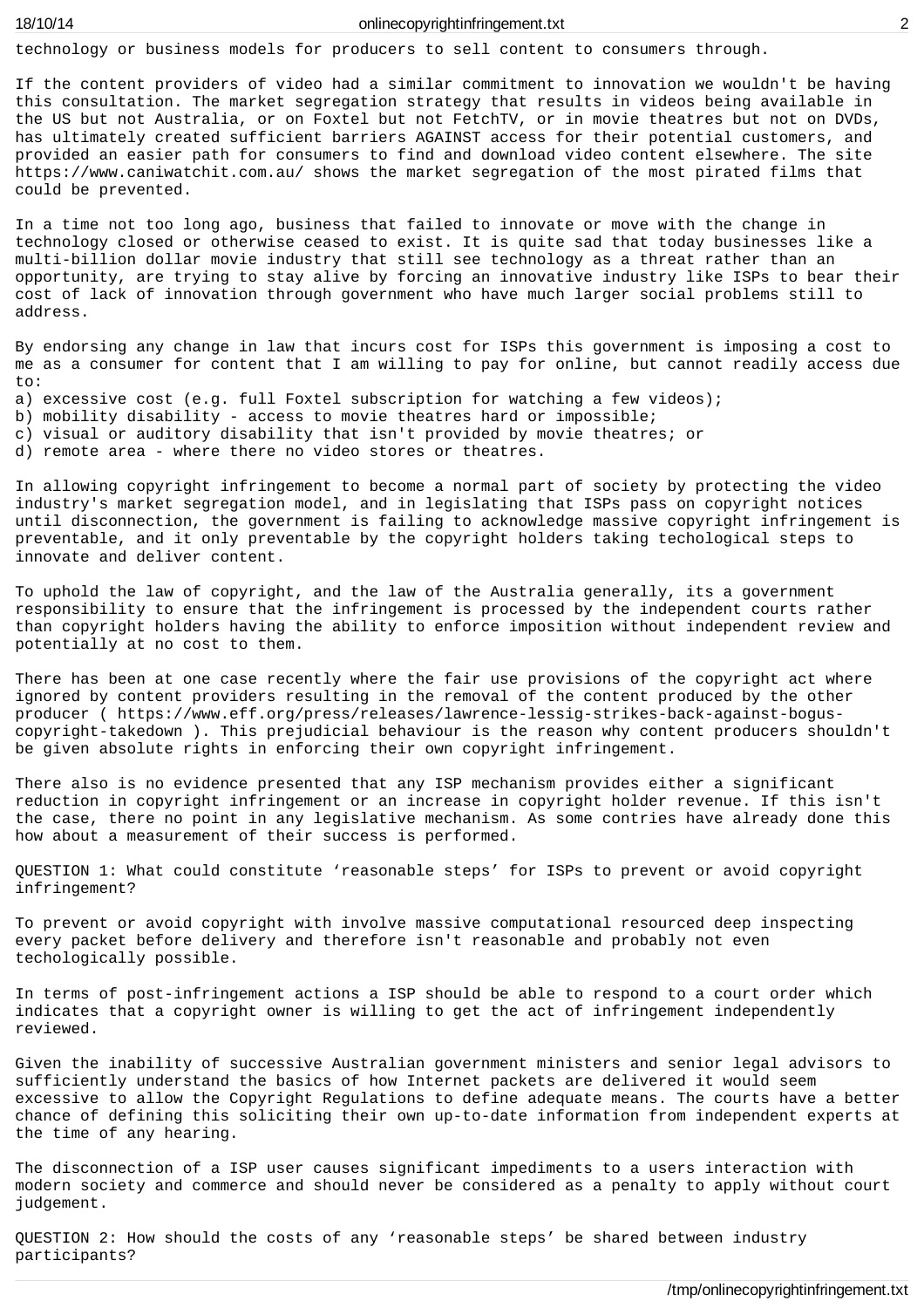Should my recommendation that ISPs should only be responsive to court orders be ignored, the copyright holder is the sole detrimented party and therefore should bear all the costs in the same way that patent holders bear all the costs until the court determines an infringement has occurred.

Any cost passed to consumers can't realistically be provided to just those that infringe, those would just end up as bad debts for the the ISP. So any cost to ISP is a levelled cost to all consumers for all the infringing people on the network and is therefore unfair.

QUESTION 3: Should the legislation provide further guidance on what would constitute 'reasonable steps'?

No. There should be no legislation as the market is in a position to fix this problem without intervention. As technologies change this balance may not always be true, however input from consumers and the entire parliamentary process is required to ensure that this power to introduce Copyright Regulation isn't extended to the whims of a minister of the day. The Human Rights Committee should be able to exercise their blocking privileges for unfair acts and instruments however they may need a more modern guide than the ICCPR.

QUESTION 4: Should different ISPs be able to adopt different 'reasonable steps' and, if so, what would be required within a legislative framework to accommodate this?

There is nothing reasonable about an IP packet delivery service like an ISP to be in anyway more responsible for the packet content than a freight company being responsible for any copyright infringment in the contents of physical packages or a phone company being responsible the copyright infringement of singing "Happy Birthday to You" over the phone. The radical imposition on an ISP of this responsibility for copyright is just as radical as the imposition on freight or phone companies previously mentioned. All ISPs offer the same package delivery service using differing technologies and differing business arrangements.

QUESTION 5: What rights should consumers have in response to any scheme or 'reasonable steps' taken by ISPs or rights holders? Does the legislative framework need to provide for these rights?

Consumers have the full rights of fair use the Copyright Act which means there shouldn't be the assumption of guilt associated with any notice.

QUESTION 6: What matters should the Court consider when determining whether to grant an injunction to block access to a particular website?

The court must be satisfied that any fair use of the infringing material does not apply in the situation.

The court must be satisfied that the mechanism of the injunction to block a site with not cause material damage against other parties that may also be effected by the injection. For example blocking infringement on 173.252.110.27 would seem fair until you consider its sole IPv4 address for Facebook currently served. Given the ASIC debacle in blocking IP addresses of multiple domain the court should seek its own advice on the expected detriment of any block.

Given current ISPs can't prevent spam using this reactive blocking mechanism there is no real reason to suggest a blocking mechanism for copyright infringement would achieve any meaningful result. The versatility of both providers and consumers of infringing copyright to tunnel and move content significantly exceeds the ability of an ISP to react to this threat. Its akin to blocking phone numbers of telemarketers, i.e. hopelessly efficient where the market for phone numbers is so cheap.

QUESTION 7: Would the proposed definition adequately and appropriately expand the safe harbour scheme?

The extension of the safe harbour provisions to non-public service providers would be a welcome mechanism.

QUESTION 8: How can the impact of any measures to address online copyright infringement best be measured?

Only general trends in countries already implementing blocking / ISP infringement schemes with relation to market sales can show the outcome here. There need to be measured without any bias from the copyright holders.